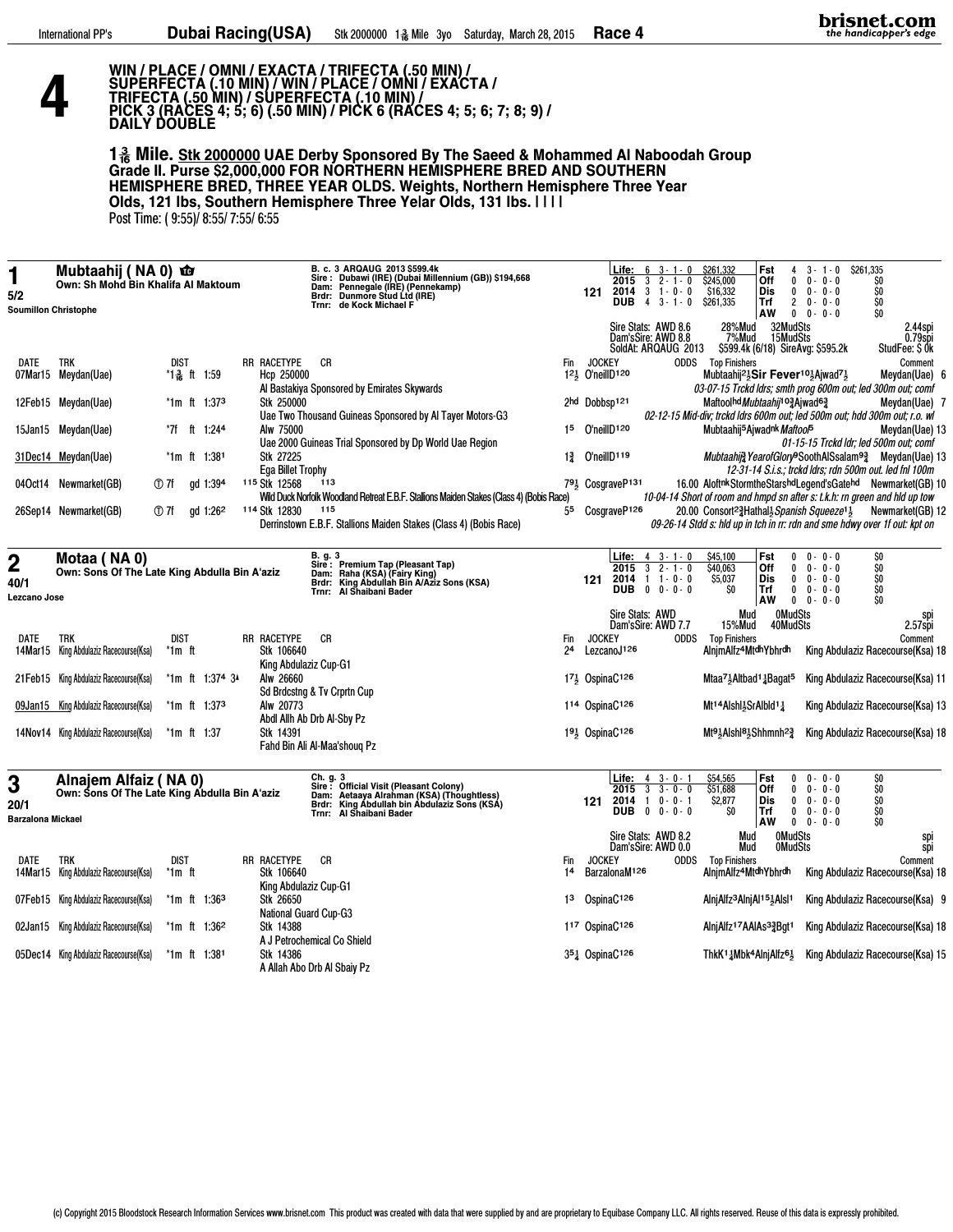|                             | International PP's                                         |                                              | <b>Dubai Racing(USA)</b>                                                            | Stk 2000000 1 & Mile 3yo Saturday, March 28, 2015                                                                                                   |                | Race 4                                                                             |                                                                                                                                       |                                                                                                                                                                                                                 | brisnet.com<br>the handicapper's edge |
|-----------------------------|------------------------------------------------------------|----------------------------------------------|-------------------------------------------------------------------------------------|-----------------------------------------------------------------------------------------------------------------------------------------------------|----------------|------------------------------------------------------------------------------------|---------------------------------------------------------------------------------------------------------------------------------------|-----------------------------------------------------------------------------------------------------------------------------------------------------------------------------------------------------------------|---------------------------------------|
| 4                           | Sir Fever (NA 0)<br><b>Own: Godolphin</b>                  |                                              | Dkbbr. c. 4                                                                         |                                                                                                                                                     |                | <b>Life:</b> $11 \ 10 - 1 - 0$<br>$2015$ 1 0 - 1 - 0                               | \$327,544<br>Fst<br>\$50,000<br>Off                                                                                                   | \$300,955<br>9<br>8-1-0<br>\$11,652<br>$1 - 0 - 0$<br>1.                                                                                                                                                        |                                       |
| 3/1<br><b>Buick William</b> |                                                            |                                              | Trnr: Appleby Charles                                                               | Sire: Texas Fever (Victory Gallop)<br>Dam: Sirina (ARG) (Rainbow Corner (GB))<br>Brdr: N. A. (URU)                                                  |                | $2014$ 10 10 $\cdot$ 0 $\cdot$ 0<br>131<br><b>DUB</b> $1 \ 0 - 1 - 0$              | \$277,544<br>Dis<br>Trf<br>\$50,000                                                                                                   | \$52,997<br>$1 - 0 - 0$<br>$0 \t 0 - 0 - 0$                                                                                                                                                                     | \$0                                   |
|                             |                                                            |                                              |                                                                                     |                                                                                                                                                     |                | Sire Stats: AWD 7.5                                                                | AW<br>100%Mud                                                                                                                         | $\mathbf{0}$<br>$0 - 0 - 0$<br>1 Mud Sts                                                                                                                                                                        | \$0<br>spi<br>4.20spi                 |
| DATE                        | TRK                                                        | dist                                         | RR RACETYPE<br>СR                                                                   |                                                                                                                                                     | Fin            | Dam'sSire: AWD 7.6<br><b>JOCKEY</b>                                                | 24%Mud<br><b>ODDS</b> Top Finishers                                                                                                   | 50MudSts                                                                                                                                                                                                        | Comment                               |
|                             | 07Mar15 Meydan(Uae)                                        | *1 옳 ft 1:59                                 | Hcp 250000<br>Al Bastakiya Sponsored by Emirates Skywards                           |                                                                                                                                                     |                | 221 BuickW130                                                                      |                                                                                                                                       | Mubtaahij <sup>21</sup> <sub>5</sub> Sir Fever <sup>101</sup> <sub>5</sub> Ajwad <sup>71</sup> <sub>5</sub><br>03-07-15 Trckd ldr; led 700m out; hdd 300m out but no ch w wnr                                   | Meydan(Uae) 6                         |
|                             | 09Nov14 Maronas(Uru)                                       | *1-옳 ft 2:37                                 | Stk 118465<br>Gran Premio Nacional-G1                                               |                                                                                                                                                     |                | 1 <sup>51</sup> / <sub>5</sub> PirizFF126                                          |                                                                                                                                       | Sir Fever <sup>51</sup> <sub>5</sub> Fletcher <sup>10</sup> <sup>1</sup> Malandrino <sup>9</sup> <sup>1</sup>                                                                                                   | Maronas(Uru) 5                        |
|                             | 05Oct14 Maronas(Uru)                                       | *11 ft 2:024                                 | Stk 88329                                                                           |                                                                                                                                                     |                | 14 PirizFF123                                                                      |                                                                                                                                       | Sir Fever <sup>4</sup> Malandrino <sup>14</sup> Interrogado <sup>3</sup>                                                                                                                                        | Maronas(Uru) 8                        |
|                             | 07Sep14 Maronas(Uru)                                       | *1m ft 1:341                                 | Gran Premio Jockey Club-G1<br>Stk 60128                                             |                                                                                                                                                     | 19             | PirizFF123                                                                         | Sir Fever <sup>9</sup> Interrogado <sup>1</sup> Kapanga <sup>2</sup> 1                                                                |                                                                                                                                                                                                                 | Maronas(Uru) 9                        |
|                             | 03Aug14 Maronas(Uru)                                       | *7½ my 1:291                                 | Gran Premio Polla De Potrillos-G1<br>Stk 24895                                      |                                                                                                                                                     |                | 12 <sup>3</sup> PirizFF123                                                         | <i>Sir Fever</i> <sup>23</sup> Fletcher <sup>61</sup> Basko Hyno                                                                      |                                                                                                                                                                                                                 | Maronas(Uru) 5                        |
|                             | 29Jun14 Maronas(Uru)                                       | *7f ft 1:214                                 | Clasico Ensayo-G3<br>Stk 41075                                                      |                                                                                                                                                     |                | 17 PirizFF121                                                                      | Sir Fever <sup>7</sup> Icono Chileno <sup>4</sup> Golfista <sup>1</sup>                                                               |                                                                                                                                                                                                                 | Maronas(Uru) 10                       |
|                             | 08Jun14 Maronas(Uru)                                       | *7f<br>1:221<br>ft                           | Gran Premio Gran Criterium-G2<br>Hcp 49465                                          |                                                                                                                                                     | 13             | PirizFF <sub>121</sub>                                                             |                                                                                                                                       | Sir Fever <sup>3</sup> Apocalipsie Boy <sup>31</sup> /2 Vandal Law <sup>3</sup> / <sub>2</sub>                                                                                                                  | Maronas(Uru) 8                        |
|                             |                                                            |                                              | <b>Clasico Juvenile</b>                                                             |                                                                                                                                                     |                |                                                                                    |                                                                                                                                       |                                                                                                                                                                                                                 |                                       |
|                             | 11 May 14 Maronas (Uru)                                    | *6½ ft 1:15                                  | Hcp 20793<br>Clasico Lavalleja                                                      |                                                                                                                                                     |                | 161 PirizFF121                                                                     |                                                                                                                                       | Sir Fever <sup>61</sup> Apocalipsie Boy <sup>3</sup> Bureau Law <sup>21</sup> Maronas (Uru) 8                                                                                                                   |                                       |
|                             | 06Apr14 Maronas(Uru)                                       | *6½ ft 1:161                                 | Hcp 21885                                                                           | Clasico Haras Del Uruguay Casinos Del Estado - Potrillos                                                                                            | 18             | PirizFF121                                                                         | <i>Sir Fever</i> <sup>8</sup> Bureau Law? Golfista <sup>1</sup>                                                                       |                                                                                                                                                                                                                 | Maronas(Uru) 10                       |
|                             | 02Feb14 Maronas(Uru)                                       | *5½ my 1:04 <sup>3</sup>                     | Hcp 19419<br>Clasico Adolfo Folle Juanico                                           |                                                                                                                                                     |                | 13 <sub>3</sub> PirizFF121                                                         |                                                                                                                                       | Sir Fever <sup>31</sup> / <sub>2</sub> Quorum <sup>71</sup> / <sub>4</sub> Apocalipsie Boy <sup>13</sup> / <sub>4</sub>                                                                                         | Maronas(Uru) 6                        |
|                             |                                                            |                                              |                                                                                     |                                                                                                                                                     |                |                                                                                    |                                                                                                                                       |                                                                                                                                                                                                                 |                                       |
| 5                           | <b>Faithful Creek (NA0)</b><br><b>Own: Decadent Racing</b> |                                              |                                                                                     | B. c. 3 TATOCT 2013 \$58.6k<br>Sire : Bushranger (IRE) (Danetime (IRE)) \$5,000<br>Dam: Open Verse (Black Minnaloushe)<br>Brdr: Tally Ho Stud (IRE) |                | <b>Life:</b> $7 \t1 \t1 \t1$<br>$2014$ 7                                           | \$81,203<br>Fst<br>$\overline{1}$ - 1 - 1<br>\$81,203<br>Off                                                                          | $0 - 0 - 0$<br>0<br>$0 - 0 - 0$<br>$\mathbf{0}$                                                                                                                                                                 | \$0<br>\$0                            |
| 50/1<br>Fallon Kieren       |                                                            |                                              | Trnr: Meehan Brian                                                                  |                                                                                                                                                     |                | $2013$ 0 0 $\cdot$ 0 0<br>121<br>DUB $0 \t 0 \t 0 \t 0 \t 0$                       | SO<br>Dis<br>SO<br>Trf<br>AW                                                                                                          | $0 - 0 - 0$<br>$\mathbf{0}$<br>$\overline{7}$<br>$1 - 1 - 1$<br>\$81,191<br>$0 \t 0 - 0 - 0$                                                                                                                    | \$O<br>SO                             |
|                             |                                                            |                                              |                                                                                     |                                                                                                                                                     |                | Sire Stats: AWD 6.8                                                                | 0%Mud                                                                                                                                 | 1 MudSts                                                                                                                                                                                                        | 0.41spi<br>0.94spi                    |
|                             |                                                            |                                              |                                                                                     |                                                                                                                                                     |                | Dam'sSire: AWD 7.6<br>SoldAt: TATOCT 2013                                          | 11%Mud 414MudSts                                                                                                                      | \$58.6k (6/67) SireAvg: \$20.8k                                                                                                                                                                                 | StudFee: \$0k                         |
| DATE                        | <b>TRK</b><br>31Oct14SA <sup>6</sup> ① 1m fm :223          | <b>DIST</b><br>:4641:111 1:343               | RR RACETYPE<br>CR<br>116 BCJuvTf-G1                                                 | 117 71 79/ 98 +7 +1 88 14 1110 1212 106 105 1                                                                                                       | Fin            | <b>JOCKEY</b><br>5 <sup>2</sup> <sup>1</sup> / <sub>2</sub> FallonK <sup>122</sup> | ODDS<br><b>Top Finishers</b><br>Lbf 43.40 Htnany3LckofthKitn <sup>1</sup> 3DdyDThd                                                    |                                                                                                                                                                                                                 | Comment<br>5wd 6-1/2; rallied btwn 14 |
|                             | 13Sep14 Leopardstown(Ire)                                  | gd 1:38 <sup>2</sup><br>① 1m                 | <sup>116</sup> Stk 121735<br>116<br>John Deere Golden Fleece Juvenile Turf S.-G3    |                                                                                                                                                     |                | 35 <sup>1</sup> / <sub>5</sub> BerryFM <sup>129</sup>                              |                                                                                                                                       | JohnFKndy <sup>3</sup> <sup>1</sup> Tomblan <sup>2</sup> <sup>1</sup> FaithflCrk <sup>1</sup> <sup>1</sup>                                                                                                      | Leopardstown(Ire) 7                   |
|                             | 24Aug14 Deauville(Fr)                                      | ① *1m sf 1:45 <sup>3</sup>                   | 115 Hcp 161565 118<br>Criterium Du Fonds Europeen De L'elevage                      |                                                                                                                                                     |                | 2 <sup>1</sup> <sup>1</sup> / <sub>2</sub> DettoriL <sup>123</sup>                 |                                                                                                                                       | MedleyChic <sup>1</sup> 1FaithfulCreek <sup>1</sup> 1LightInParis <sup>1</sup> 2 Deauville (Fr) 9                                                                                                               |                                       |
| 30Jly14                     | Goodwood(GB)                                               | ① 7f<br>gd 1:264                             | 117 Stk 133352<br>116                                                               |                                                                                                                                                     | 75             | FortuneJ127                                                                        | 33.00 Highland Reel <sup>2</sup> Tupi <sup>3</sup> Room Key <sup>1</sup>                                                              |                                                                                                                                                                                                                 | Goodwood(GB) 8                        |
| 17Jly14                     | Epsom(GB)                                                  | ① 7f<br>gd 1:22 <sup>3</sup>                 | Veuve Clicquot Vintage S.-G2<br>119<br>115 Stk 10110                                |                                                                                                                                                     |                | $11\frac{3}{4}$ Baker G <sub>131</sub>                                             | 07-30-14 HId up in rr: rdn over 2f out: no prog tl styd on ins fnl f: nvr                                                             | 10.00 Faithful Creek <sup>13</sup> Silver Ranger <sup>8</sup> Water Thief <sup>21</sup> Epsom(GB) 5                                                                                                             |                                       |
|                             | 21 Jun 14 Newmarket (GB)                                   | ① 7f<br>gd 1:264                             | Irish Stallion Farms Ebf Maiden Stakes (Class 5)<br><sup>113</sup> Stk 11712<br>114 |                                                                                                                                                     |                | 4 <sup>5</sup> <sup>1</sup> DonohoeS <sup>131</sup>                                | 07-17-14 Hld up in tch in rr: hdwy in centre over 2f out: rdn to chse ldr<br>16.00 Diaz <sup>1</sup> 1AzmaamhdRed Rubles <sup>4</sup> |                                                                                                                                                                                                                 | Newmarket(GB) 9                       |
|                             | 31May14 Newmarket(GB)                                      | ① 6f<br>sf 1:151                             | 114 Stk 11552<br>113                                                                | House Collection E.B.F. Stallions Maiden Stakes (Class 4) (Bobis Race)                                                                              |                | $86\frac{1}{2}$ O'neill D <sup>131</sup>                                           |                                                                                                                                       | 06-21-14 Prom: rdn over 2f out: styd on same pce fr over 1f out<br>20.00 Peacock <sup>1</sup> / <sub>2</sub> Commander Patten <sup>13</sup> / <sub>4</sub> Epithet <sup>1</sup> / <sub>2</sub> Newmarket(GB) 10 |                                       |
|                             |                                                            |                                              |                                                                                     | L-3.Co Supporting the Aht Ebf Stallions Maiden Stakes (Class 4) (Bobis Race) (Div I)                                                                |                |                                                                                    | 05-31-14 In tch in midfield: rdn 2f out: outpcd over 1f out: no imp and on                                                            |                                                                                                                                                                                                                 |                                       |
| 6                           | Tap That (NA 0)                                            |                                              |                                                                                     | Gr. c. 3 JPNJUL 2013 \$792k<br>Sire: Tapit (Pulpit) \$300,000                                                                                       |                |                                                                                    | Life: 4 2 - 1 - 0 \$266,999<br>Fst                                                                                                    | $0 - 0 - 0$<br>0                                                                                                                                                                                                | SO                                    |
| 20/1                        | Own: Paul Geoffrey Fudge                                   |                                              |                                                                                     | Dam: Art Princess (Officer)<br>Brdr: Northern Farm (JPN)                                                                                            |                | $2015$ 1 0 - 0 - 0<br>$2014$ 3 2 - 1 - 0<br>121<br>DUB $0 \t 0 - 0 - 0$            | SO<br>Off<br>\$266,999<br>Dis<br>Ş0<br>Trf                                                                                            | \$105,350<br>$0 - 1 - 0$<br>л.<br>0<br>$0 - 0 - 0$<br>0<br>$0 - 0 - 0$                                                                                                                                          | Ş0<br>\$0                             |
| Moreira Joao                |                                                            |                                              | Trnr: Ikee Yasutoshi                                                                |                                                                                                                                                     |                | Sire Stats: AWD 7.4                                                                | <b>AW</b><br>18%Mud 922MudSts                                                                                                         | $0 0 - 0 - 0$                                                                                                                                                                                                   | Ś0                                    |
|                             |                                                            |                                              |                                                                                     |                                                                                                                                                     |                | Dam'sSire: AWD 6.3<br>SoldAt: JPNJUL 2013                                          | 17%Mud 992MudSts                                                                                                                      | \$792.0k (5/48) SireAvg: \$404.8k                                                                                                                                                                               | 2.93spi<br>1.44spi<br>StudFee: \$80k  |
| DATE                        | trk<br>22Feb15 Tokyo(Jpn)                                  | dist<br>*1m ft 1:37                          | RR RACETYPE<br>СR<br>Hcp 287280                                                     |                                                                                                                                                     | Fin            | <b>JOCKEY</b><br>$67\frac{1}{2}$ FukunagaY126                                      | <b>Top Finishers</b><br>ODDS                                                                                                          | 8.50 Golden Barows <sup>3</sup> Edenhallnk Cross Kriegerhd Tokyo(Jpn) 16                                                                                                                                        | Comment                               |
|                             |                                                            |                                              | Hyacinth S.                                                                         |                                                                                                                                                     |                |                                                                                    |                                                                                                                                       |                                                                                                                                                                                                                 |                                       |
|                             | 17Dec14 Kawasaki(Jpn)                                      | $*1m$ gd 1:451                               | Hcp 511700<br>Zen Nippon Nisai Yushun                                               |                                                                                                                                                     | $2\frac{1}{2}$ | FukunagaY <sup>121</sup>                                                           |                                                                                                                                       | *1.50 <b>DearDomus</b> Tap That <sup>3</sup> Taise iLavish nk Kawasaki(Jpn) 14                                                                                                                                  |                                       |
|                             | 18Oct14 Tokyo(Jpn)                                         | *1m ft 1:392                                 | Hcp 174658<br><b>Platanus Sho</b>                                                   |                                                                                                                                                     | $1\frac{1}{2}$ | FukunagaY <sup>121</sup>                                                           | *1.10 3nk Spirits Second <sup>1</sup>                                                                                                 |                                                                                                                                                                                                                 | Tokyo(Jpn) 14                         |
|                             | 31Aug14 Sapporo(Jpn)                                       | *1 – ft 1:48                                 | Stk 128774                                                                          |                                                                                                                                                     |                | 121 FukunagaY119                                                                   | 1.50 <sup>21</sup> <sub>2</sub> Okhotsk <sup>9</sup> G I Walker <sup>21</sup> <sub>2</sub>                                            |                                                                                                                                                                                                                 | Sapporo(Jpn) 9                        |
| 7                           | Golden Barows (NA 0)                                       |                                              | Ch. c. 3<br>Sire: Tapit ()                                                          |                                                                                                                                                     |                | <b>Life:</b> $4 \quad 3 \cdot 1 \cdot 0$<br>$2015$ $2$ $2 - 0 - 0$                 | \$282,454<br>Fst<br>\$215,588<br>Off                                                                                                  | $0 - 0 - 0$<br>0<br>$\mathbf{0}$<br>$0 - 0 - 0$                                                                                                                                                                 | \$0<br>\$0                            |
| 4/1                         | Own: Hirotsugu Inokuma And Katsumi Yoshida                 |                                              |                                                                                     | Dam: Mother Russia ()<br>Brdr: Crossed Sabres Farm (KY)                                                                                             |                | 121 2014 2 1 - 1 - 0<br><b>DUB</b> $0 \t 0 \t 0 \t 0 \t 0$                         | Dis<br>\$66,866<br>Trf<br>SO                                                                                                          | 0<br>$0 - 0 - 0$<br>$0 - 0 - 0$<br>0                                                                                                                                                                            | \$0                                   |
| Moore Ryan                  |                                                            |                                              | Trnr: Hori Noriyuki                                                                 |                                                                                                                                                     |                | Sire Stats: AWD                                                                    | AW<br>Mud                                                                                                                             | $0 \t 0 - 0 - 0$<br><b>OMudSts</b>                                                                                                                                                                              | $\frac{50}{50}$                       |
| DATE                        | TRK                                                        | dist                                         | RR RACETYPE<br>СR                                                                   |                                                                                                                                                     |                | Dam'sSire: AWD 0.0<br>Fin JOCKEY                                                   | Mud<br><b>ODDS</b> Top Finishers                                                                                                      | <b>OMudSts</b>                                                                                                                                                                                                  | spi<br>spi<br>Comment                 |
|                             | 22Feb15 Tokyo(Jpn)                                         | *1m st 1:37                                  | Hcp 287280<br>Hyacinth S.                                                           |                                                                                                                                                     |                | 1 <sup>31</sup> / <sub>2</sub> TosakiK <sup>123</sup>                              |                                                                                                                                       | 0.40 Golden Barows <sup>31</sup> Edenhallnk Cross Kriegerhd                                                                                                                                                     | Tokyo(Jpn) 16                         |
|                             | 31 Jan 15 Tokyo(Jpn)                                       | *1m sy 1:35 <sup>3</sup>                     | Alw 116757                                                                          |                                                                                                                                                     |                | $131$ , Ishibashi $S123$                                                           |                                                                                                                                       | 0.30 GoldenBarows <sup>3</sup> , NoboBaccara, Gerbed Or <sup>21</sup> ,                                                                                                                                         | Tokyo(Jpn) 12                         |
|                             | 22Nov14 Tokyo(Jpn)<br>08Nov14 Tokyo(Jpn)                   | $*1m$ gd 1:36 <sup>3</sup><br>① *1m fm 1:361 | Stk 81080<br>Stk 116848                                                             |                                                                                                                                                     |                | 113 MooreR121<br>23 <sup>1</sup> / <sub>2</sub> MooreR121                          |                                                                                                                                       | 0.30 GldnBarws <sup>13</sup> CosmoBoaSort <sup>1</sup> 3SinglBarl <sup>4</sup><br>2.70 DashngBlaz <sup>3</sup> 5GldnBarwsnkBrakthPockt <sup>1</sup> 1                                                           | Tokyo(Jpn) 16<br>Tokyo(Jpn) 17        |